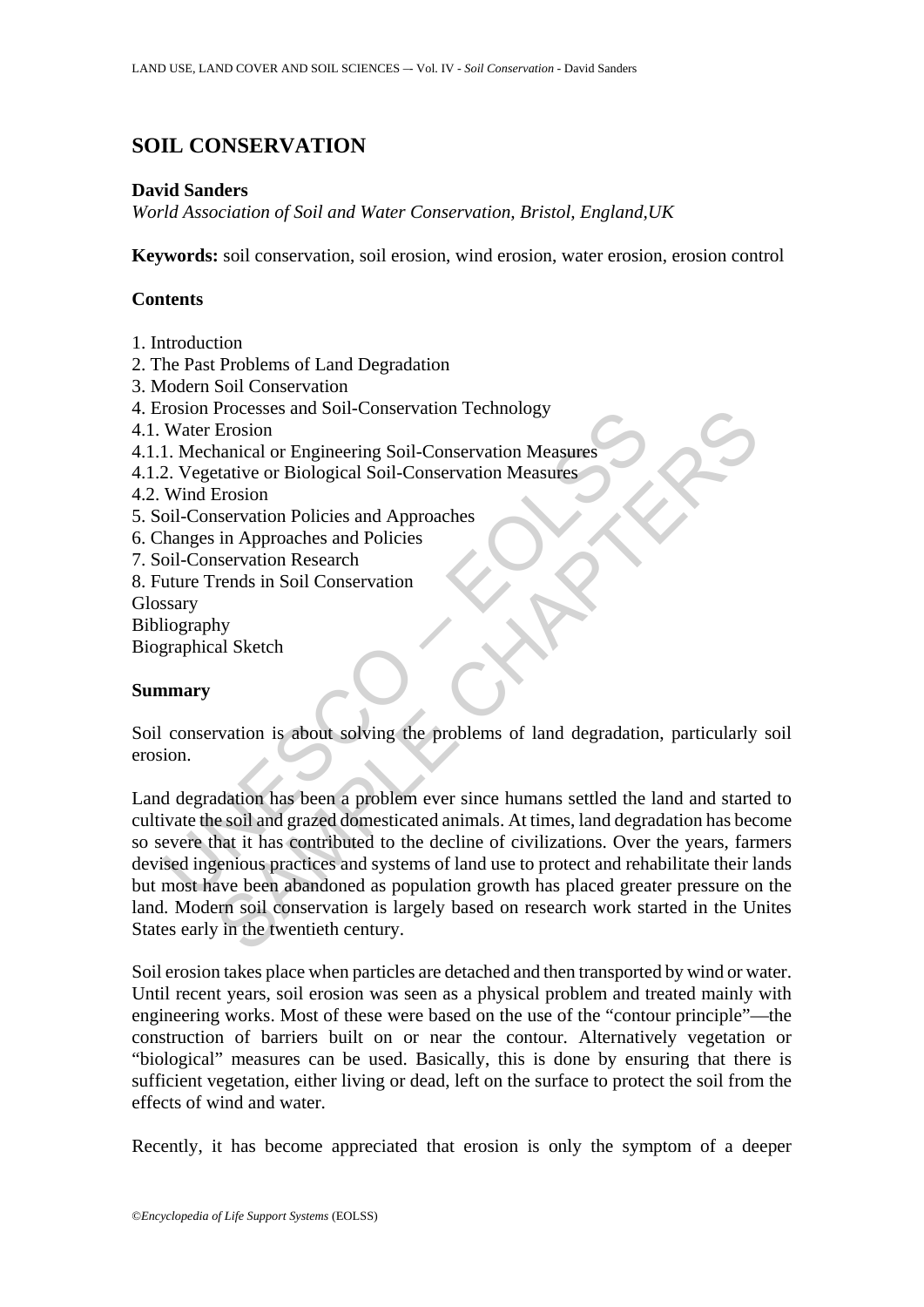problem—incorrect land use and bad management. The emphasis has therefore moved from engineering solutions to biological measures and better land management. It has also been realized that conservation projects can only succeed if the land users are fully involved in the planning and implementation of schemes. Meanwhile, the emphasis in research has moved from studies that just looked at how much soil was being lost to investigations into the effects of soil loss on soil productivity.

#### **1. Introduction**

Under natural conditions, different environments evolve which vary according to the available variety of plants and animals and the existing soil, climate and topographic conditions. These environments exist in a state of dynamic equilibrium, a state where they are usually able to adjust and recover after some unusual event such as the outbreak of a disease, a fire, or a drought. Wherever humans have settled and cultivated and grazed the land with their domesticated animals, these conditions have been upset and changed. In some places, and over time, new forms of land use have evolved which are in harmony with the soil, climate, and topography and a new, productive, and stable environment has been established. Unfortunately, this has not always been the case and over large areas of the world's surface land use systems are to be found which are not in balance. Where this is the case, various forms of land degradation are taking place.



Figure 1. Badly eroded hills in northeastern Turkey, cleared of their natural forests and heavily overgrazed

Soil conservation is about solving the problems of land degradation, particularly accelerated soil erosion. Accelerated soil erosion is a result of the operation of the physical forces of wind and water on soil, which has become vulnerable, usually because of human interference with the natural environment. For this reason, soil erosion can be viewed as a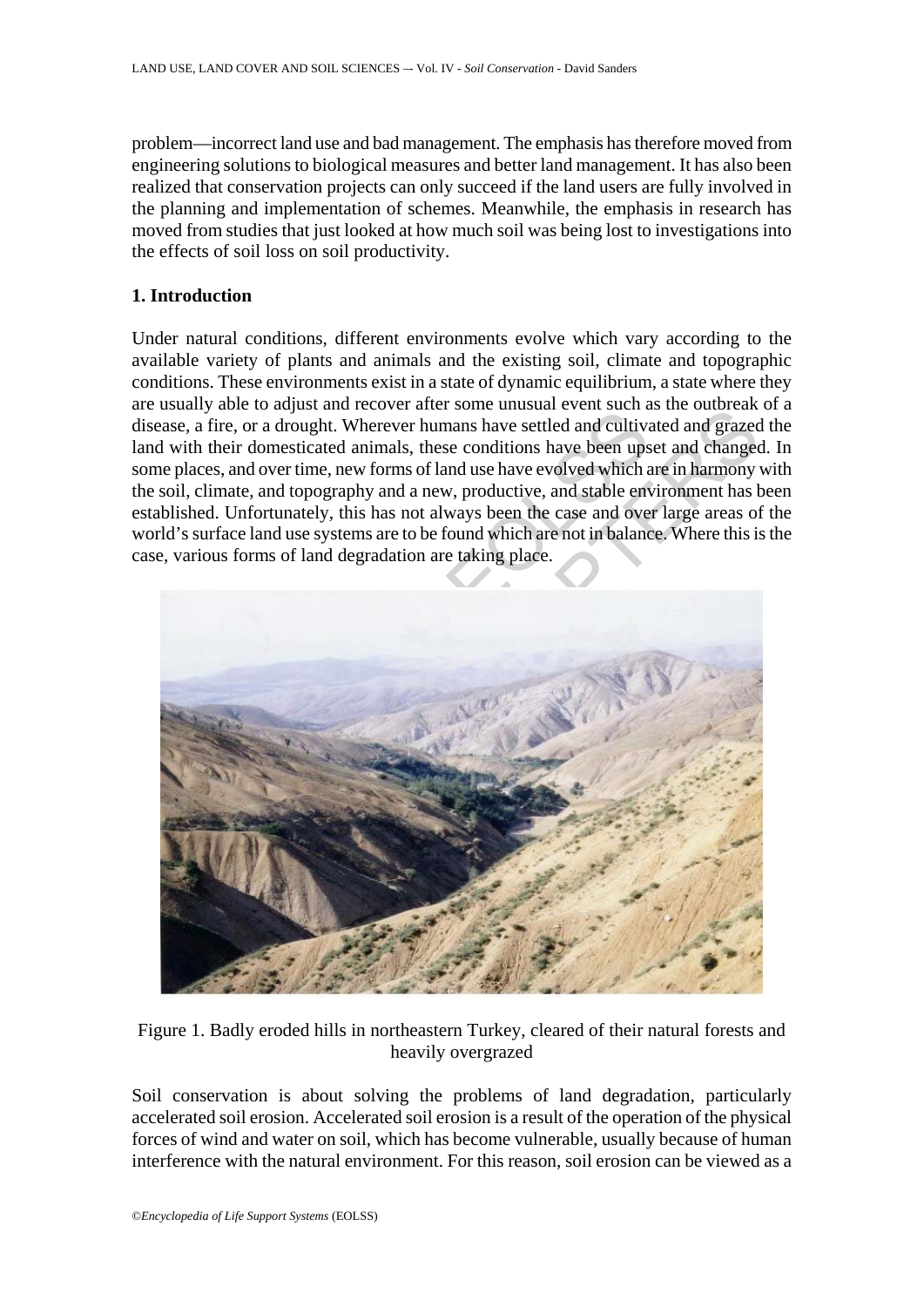symptom of bad land use and management.

Soil conservation is fundamentally a matter of determining a correct form of land use and management. A correct form of land use and management is one that provides a higher level, or a different form of productivity from that available in the natural state. This new form of productivity must, however, be one that must be capable of being sustained indefinitely.

Soil conservation can be defined as the combination of the appropriate land use and management practices that promotes the productive and sustainable use of soils and, in the process, minimizes soil erosion and other forms of land degradation.

### **2. The Past Problems of Land Degradation**

The problem of land degradation is not new. In fact, soil erosion, soil salinity, and related forms of land degradation have been with us from the time when humans first domesticated animals, settled, and started to raise crops, at least 7000 years ago. At times, the problem of land degradation has become so severe that it has contributed to, if not caused, the decline of great civilizations in such places as China, Mesopotamia, Egypt, North Africa, and Greece.



Figure 2. Beautifully built terraces in Yemen carefully maintained over the centuries

Confronted with the problem of land degradation, over the centuries farmers have developed ingenious strategies and systems of land use and management to protect and rehabilitate their lands. Many of these have been very effective and the remains of some of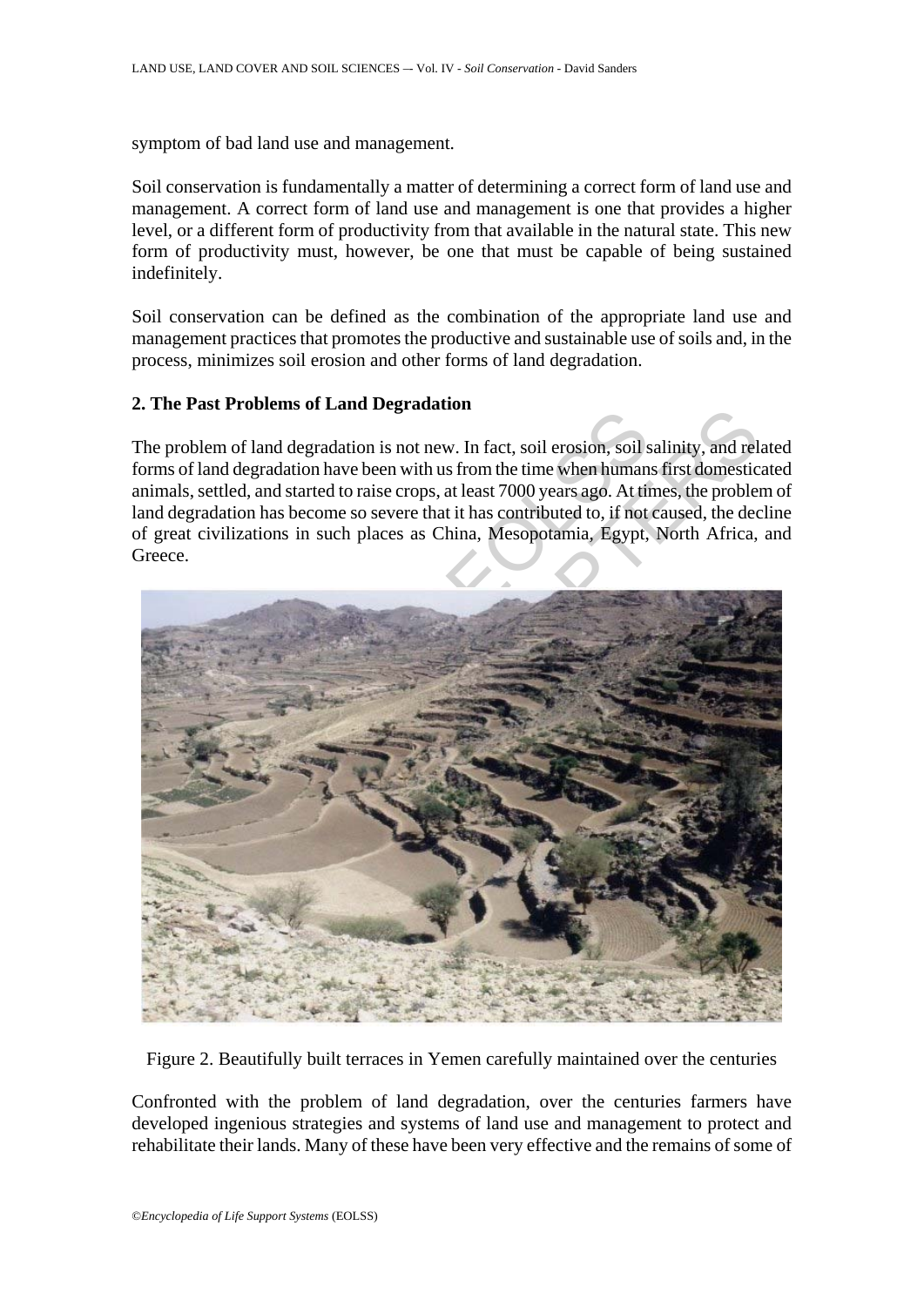them can still be seen in old terracing systems in several countries, including Yemen, China, and Peru, as well as in farming systems such as shifting cultivation which is still practiced in parts of the tropics.

Great interest has been shown in these traditional soil-conservation systems in recent years and a number of studies have been conducted to find out more about them and if they can be adapted to present day conditions.

One of the more thorough of these studies was undertaken by the soil scientist Hallsworth. He concluded that modern research shows that the most effective way to control erosion is through the maintenance of soil cover and by reducing the gradient of channels and surfaces over which water flows. His study indicates that these principles have been used by farmers for centuries and have been incorporated into traditional conservation systems such as terracing, mixed cropping, mulching, and shifting cultivation. Modern research, Hallsworth claims, completely confirms the value of traditional conservation practices, some of which have been used for at least 1000 years.

But, conditions have changed considerably over the last hundred years. Population numbers have increased substantially and with this increase has come much more pressure on the land to produce more food, fiber, and fuel. At the same time, mechanization has been introduced to large areas of the world's agricultural land and the economics of farming have changed dramatically. As a result of these changes, many of the effective, traditional, conservation measures have been abandoned or neglected. Nevertheless, many fine examples of traditional conservation works can still be seen such as the carefully terraced vineyards and olive groves in Mediterranean countries and the beautifully terraced rice fields in The Philippines and China.



Figure 3. Steep slopes terraced and irrigated for rice growing over large areas (Java, Indonesia)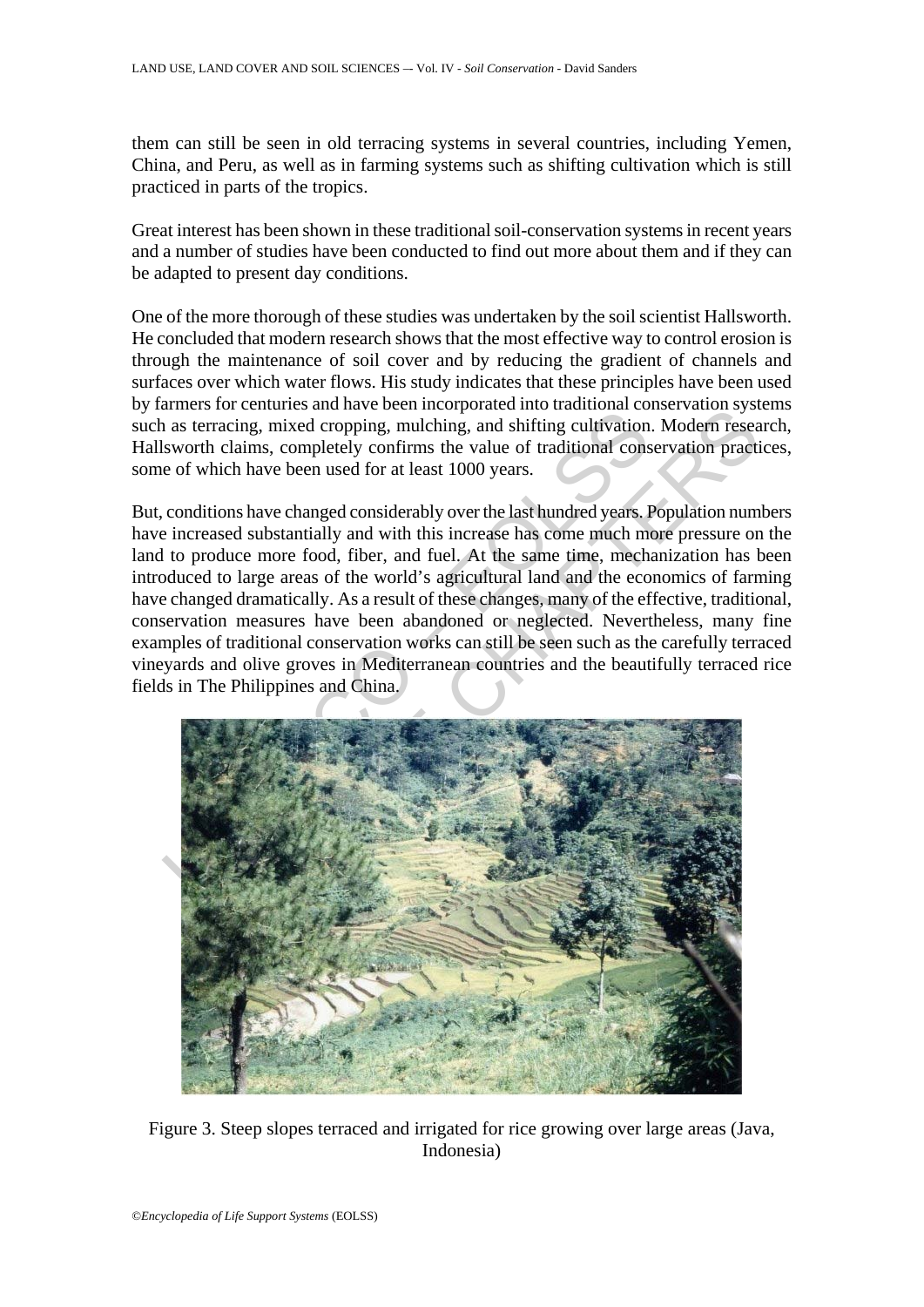### **3. Modern Soil Conservation**

The history of modern soil conservation as we know it today is short. Probably the first scientific investigations of erosion were those carried out by the German soil scientist Wollny between 1877 and 1895. Wollny used small plots to measure the effects of such factors as vegetation and surface mulches on the interception of rainfall and soil structure. He also looked at the effects of slope and soil type on runoff and erosion. However, the lead in erosion research has been provided by the United States of America where farmers were experimenting with mechanical conservation works as far back as the 1850s.

1907 was an important year in the history of soil conservation. In that year, the United States Department of Agriculture declared an official policy of land protection. In the same year, Iceland established what was to become the world's first soil conservation service.

In the United States, the first quantitative experiments were laid down by the Forest Service in 1915 in Utah. These were soon followed by trials in Missouri in 1917, which led in 1923 to the first published results of field plots. Other research work soon followed, stimulated by Congress allocating special funds for the purpose in 1923.

related states, the first quantitative experiments were laid down by<br>15 in Utah. These were soon followed by trials in Missouri in 1917<br>of einst published results of field plots. Other research work soon fc<br>Congress alloca at established what was to become the world s intst som conservation served States, the first quantitative experiments were laid down by the Forest Servets. Then These were soon followed by trials in Missouri in 1917, whic In spite of this early research work, it was some years before modern soil-conservation measures were applied in the field on a large scale. Eventually a large program was started in the United States in the 1930s. The fact that this program was started owes much to the work of an outstanding soil conservationist, Hugh Hammond Bennett, a man now regarded by many as the "father" of modern soil conservation. Early field trials and a number of surveys showed that much of the country's rich agricultural land was being badly degraded by erosion. Armed with this information, Bennett was able to convince Congress of the need to devote considerable funds to soil conservation. But there was one single event that greatly affected government and public opinion. At this time, huge areas of the Great Plains were suffering badly from wind erosion, to the extent that the area became known as the Dust Bowl. On 12 May 1934, a spectacular dust cloud swept across the country from the Great Plains to beyond the Atlantic Coast. It blotted out the sun over a large part of the nation and sifted through the windows of New York skyscrapers, bringing home to everyone the seriousness of the problem. Following this event, not only were funds allocated for soil conservation but also a soil conservation service was established to carry out a program which grew and has continued until today.

Meanwhile, soil erosion was becoming recognized as a serious problem in many countries and large-scale soil-conservation programs were launched in Africa and, a few years later, in Australia. Soil-conservation services were subsequently set up in a number of countries in Africa and in Australia, New Zealand, and India.

#### **4. Erosion Processes and Soil-Conservation Technology**

Soil erosion takes place when particles of soil are detached and then transported to a different place. The agents for this detachment and transportation are wind and water. The study of soil erosion is therefore normally divided into water erosion and wind erosion and dealt with as separate subjects. While this division may be convenient, it must be remembered that whether the erosion is by wind or water, the causes are frequently the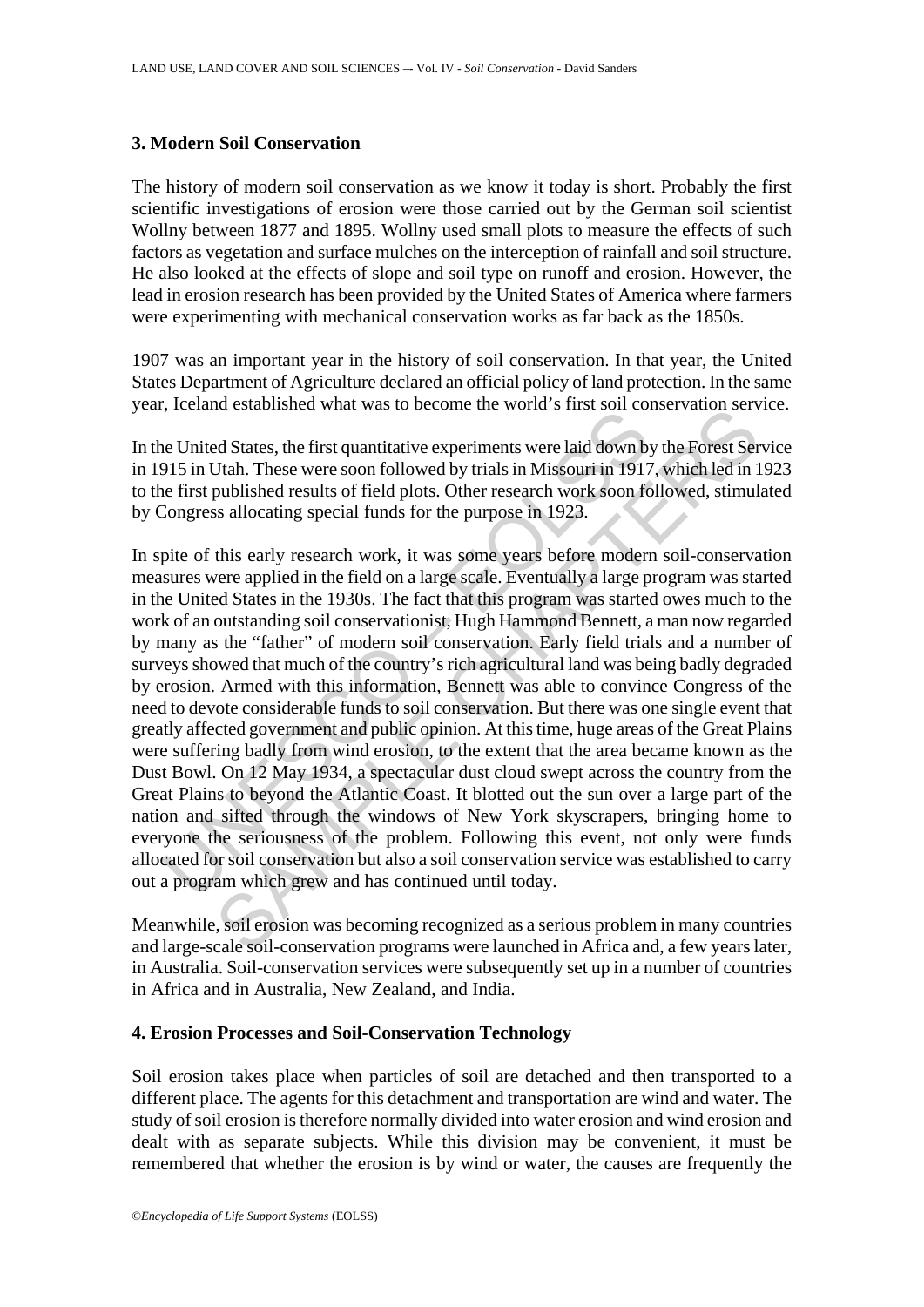

same, or similar, as are many of the principles of control.

Figure 4. Much of Lesotho's agricultural land has been lost through gully erosion in spite of the use of contour works.

# **4.1. Water Erosion**

Raindrops falling on bare soil break down the structure of the surface soil and detach particles. If the land is sloping and the water cannot be absorbed by the soil, or detained by the microtopography, the water moves off down the slope in the form of runoff, carrying dislodged particles with it.

The basic factors affecting water erosion are how prone the soil is to erode (the soil's erodibility), the intensity of the rainfall (the rainfall's erosivity), the slope of the land, and the way in which the land is used and managed.

-

- -
- -

TO ACCESS ALL THE **21 PAGES** OF THIS CHAPTER, Visit[: http://www.eolss.net/Eolss-sampleAllChapter.aspx](https://www.eolss.net/ebooklib/sc_cart.aspx?File=E1-05-04-06)